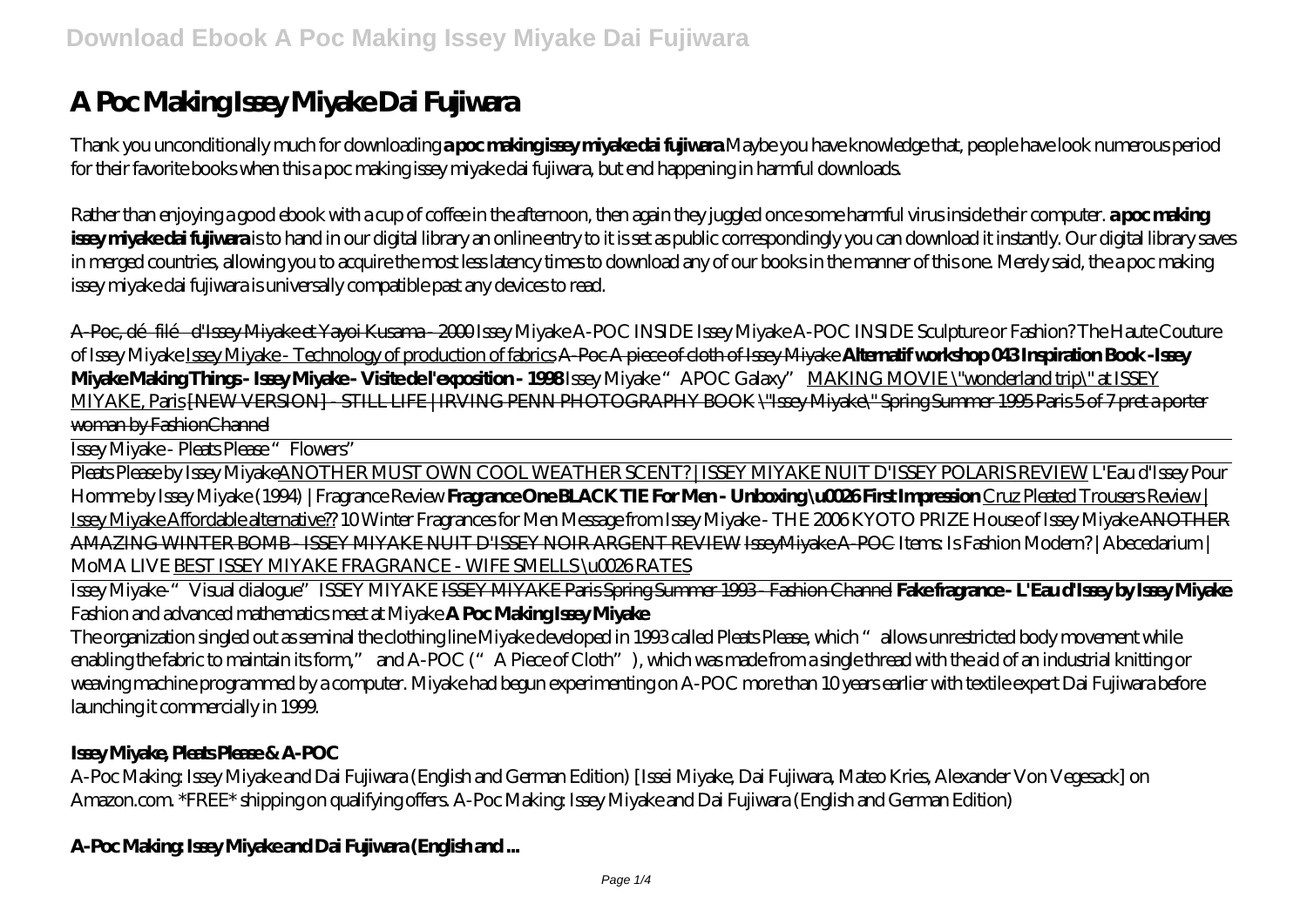# **Download Ebook A Poc Making Issey Miyake Dai Fujiwara**

Issey Miyake, Fujiwara Dai A-POC Queen Textile 1997. Miyake and Fujiwara's A- POC (A Piece of Clothing) Queen Textile is an innovative outfitting system that produces self–tailored clothing through mass production, a marriage of systems that seem inherently at odds. An industrial weaving machine is preprogrammed to spin an enormous, continuous tube of fabric.

#### **Issey Miyake, Fujiwara Dai. A-POC Queen Textile. 1997 | MoMA**

I decided it' sright time to blog about Issey Miyake's A-POC (a piece of clothing) design concept. A-POC, a unique idea of Miyake in manufacturing clothes is now goes beyond the confines of fashion. It's an industrial weaving machine programmed by a computer that creates continuous tubes of fabric within which lie both shape and pattern.

#### **A-POC (A Piece of Clothing) by Issey Miyake**

animated video as part of the newly launched site for Japanese fashion genius Issey Miyake Read and see more - http://www.dvreclama.ru/kaleidoskop/detail.ph...

#### **Issey Miyake A-POC INSIDE - YouTube**

In the twilight of his career, Japanese fashion designer Issey Miyake, age 63, is poised to turn the fashion world on its collective head with an innovative new concept and a bold New York flagship. Miyakes passion of the moment, A-POC refers, literally

# **Q+A – Issey Miyake**

Made from iconic A-POC material, A-POC PLEATS 1 is a vertically pleated seasonal series providing stretch and a light and soft feel. This pant has a wide, voluminous shape and cropped, calf-length hem with side slits. Elastic waist. Two pockets. Product code: MI09-KF389 Material: Polyester 100% Care: Machine wash cold, gentle cycle.

# **A-POC PLEATS PANTS | ISSEY MIYAKE ONLINE STORE**

A-POC PLEATS BLACK SHIRT. 179585. Regular price. \$250. /. Made from iconic A-POC material, A-POC PLEATS BLACK is a vertically pleated core series providing stretch and a light and soft feel. This long sleeve top has a classic shape and narrow fit. Perforations along the hems and arms are technical guides to cut along, if the garment length should need to be altered.

# **A-POC PLEATS BLACK SHIRT | ISSEY MIYAKE ONLINE STORE**

Made from iconic A-POC material, A-POC PLEATS BLACK is a vertically pleated core series providing stretch and a light and soft feel. This skirt has a slightly A line shape and knee-length hem. Elastic waist. Product code: MI09-KG221 Material: Polyester 100% Care: Machine wash cold, gentle cycle. Only non-chlorine bleach, when needed. Do not tumble dry.

# **A-POC PLEATS BLACK SKIRT | ISSEY MIYAKE ONLINE STORE**

The ISSEY MIYAKE Collection is founded in the philosophy of clothing made from "a Piece of Cloth," a concept which explores not only the relationship<br>Page 2/4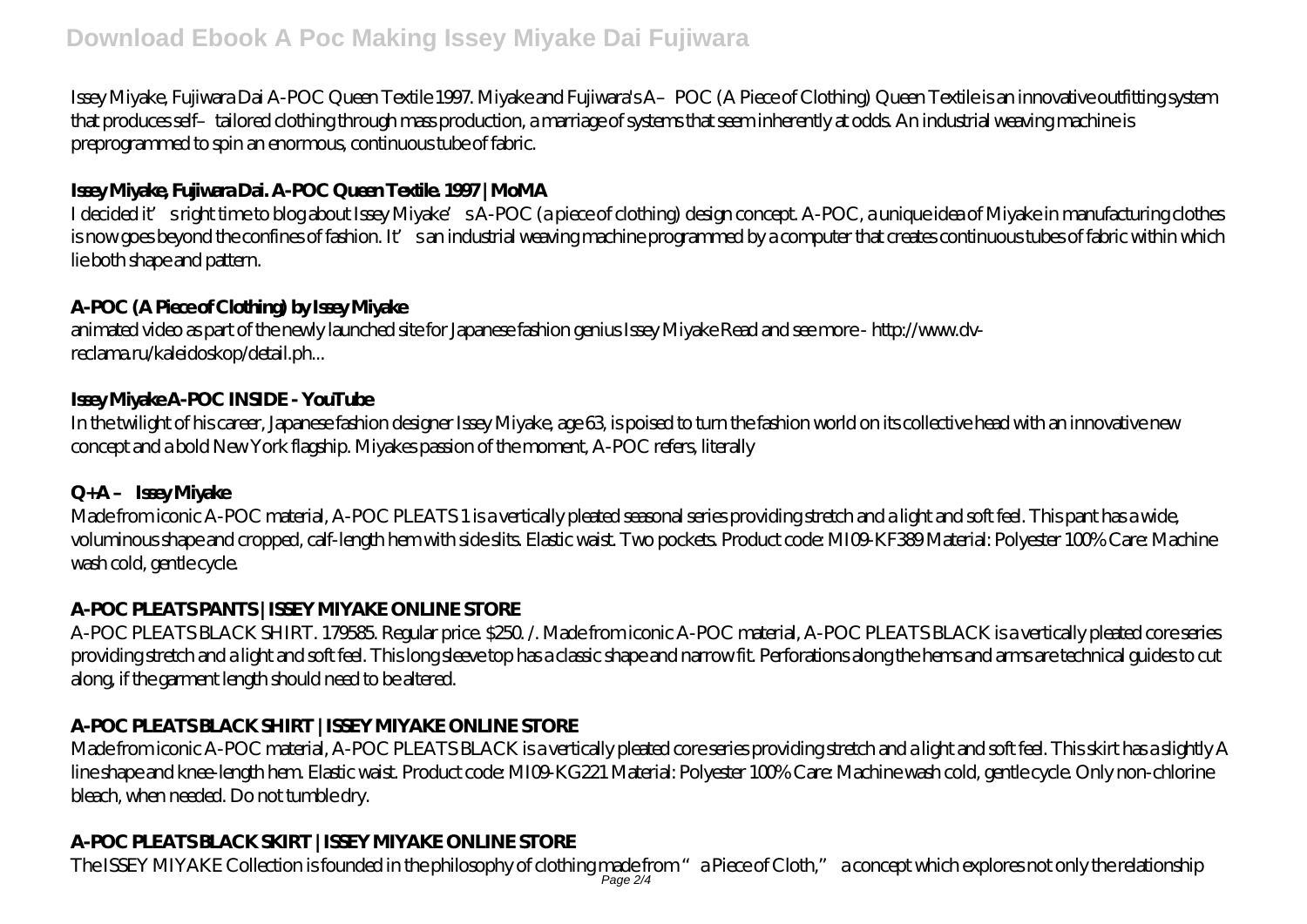#### between the body and clothing, but also the space that is born between them.

#### **MIYAKE DESIGN STUDIO official site - Issey Miyake**

A-POC was created by Issey Miyake and the Miyake Design Studio. Research was carried out by Miyake, Dai Fujiwara and Makiko Minagawa amongst others. This ensemble was made in Tokyo at the Miyake Design Studio. It was launched at the Miyake Spring-Summer 1999 show in Paris.

#### **'A-POC Alien' ensemble by Issey Miyake - MAAS Collection**

Made from iconic A-POC material, A-POC PLEATS 1 is a vertically pleated seasonal series providing stretch and a light and soft feel.This jacket has a classic shape and tailored fit with unique, raised seam details. Two button front closure with a vent along the back. Two pockets.Product code: MI09-KD381Material: Polyes

#### **A-POC PLEATS JACKET | ISSEY MIYAKE ONLINE STORE**

Made from iconic A-POC material, A-POC PLEATS BLACK is a vertically pleated core series providing stretch and a light and soft feel. This cardigan has a wide shape and a relaxed fit with a high-neck collar. Perforations along the hem are technical guides to cut along, if the garment length should need to be altered. Product code: MI09-KO221

# **A-POC PLEATS BLACK SHIRT | ISSEY MIYAKE ONLINE STORE**

Miyake's "Pleats Please" collection that he is widely known for was launched in 1993. In 1998 the Cartier Foundation presented "Issey Miyake Making Things," an exhibition that explored the relation of clothing and technology. In the same year, he introduced "A-POC" based on his design concept, a "piece of cloth."

#### **Issey Miyake - Praemium Imperiale**

ISSEY MIYAKE is founded on the concept "A Piece of Cloth". Designed by Satoshi Kondo, the brand explores the relationship between the body and the clothes with creative ideas for modern women. ISSEY MIYAKE MEN. ISSEY MIYAKE MEN is made with functionality and comfort as the key principle. It creates clothes as it continues to integrate ...

# **ISSEY MIYAKE INC.**

There is very little in print about Issey Miyake and, as a devotee of most Japanese designers, "Issey Miyake: Making Things" for me is an absolute must! This book is promoting an exhibition held in Paris in 1998-99 but it is much much more than an exhibition catalogue. The photography of course is pretty wonderful - and what I particularly love ...

# **Issey Miyake: Making Things: Miyake, Issey, Sato, Kazuko ...**

In other words, this ISSEY MIYAKE is a line that can be said to be the origin of Issey Miyake's clothing making. ISSEY MIYAKE A-POC. ISSEY MIYAKE unveiled its first collection in New York in 1971. This ISSEY MIYAKE is consistently based on the idea of "a piece of cloth.".

# **ISSEY MIYAKE A-POC Long Dress Ladies Size 2 m4138 | eBay**